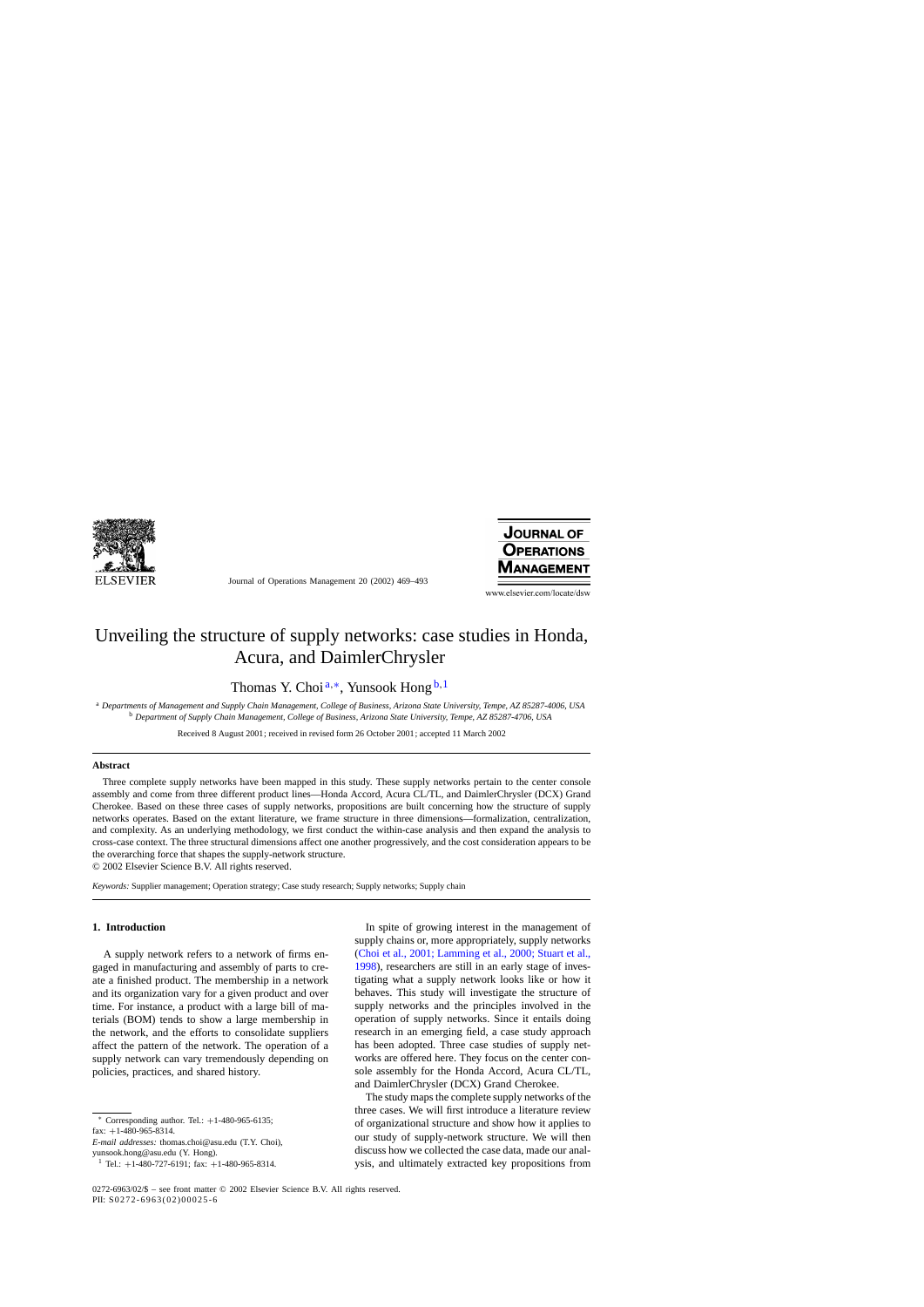the data. The analysis will entail two steps—we will first conduct a within-case analysis and capture the essence of each network case, and then we will undertake a cross-case analysis comparing and contrasting the essence of supply-network structures captured in each case to compile overarching behavioral patterns. We will conclude with a discussion and implications for future research.

#### **2. Literature review**

As a first step toward characterizing the structure of supply networks, we turn to the literature of organization design. Many authors in this area [\(Daft, 1989;](#page--1-0) [Gerwin, 1984; Gibson et al., 1997; Price and Mueller,](#page--1-0) [1986; Walsh and Dewar, 1987\)](#page--1-0) have pointed out that organization or system structure can be captured in three dimensions—formalization, centralization, and complexity. Since a supply network is essentially an organizational form in larger context or a system of firms, we extend this literature to examine the qualitative traits of supply networks in these three dimensions.

To start, we espouse the view that a structure emerges. Over a period of time, the structure of a supply network emerges ([Choi et al., 2001\)](#page--1-0) with no one firm deliberately orchestrating the exact shaping, just as the structure of an organization ultimately emerges regardless of the intended design ([Mintzberg,](#page--1-0) [1979\).](#page--1-0) Since structure of an organization is viewed as "the pattern of relationships among people" [\(Gerwin,](#page--1-0) [1984, p. 9\)](#page--1-0), structure of a supply network can be viewed as the pattern of relationships among firms engaged in creating a sellable product. Further, regardless of the structure that will eventually emerge over time, the underlying purpose of structure is to "control" activities [\(Gibson et al., 1997; Miles, 1980\),](#page--1-0) whether the controlling occurs globally throughout the system or locally within a system.

## *2.1. Formalization*

Formalization is closely associated with standardization ([Mintzberg, 1979; Pugh et al., 1968; Walsh and](#page--1-0) [Dewar, 1987\)](#page--1-0) through rules and procedures as well as norms and values ([Beyer, 1984\)](#page--1-0). Organizations formalize activities to ensure consistency of output over time, and such an effort may take place either in written form or unwritten form ([Price and Mueller, 1986\).](#page--1-0)

A key variable that has proven to show positive correlation with formalization in empirical studies over the years is explicitness [\(Gerwin, 1984\).](#page--1-0) Therefore, whether in written (documents) or unwritten form (work norms), formalization requires rules and other behavioral guidelines to be explicit. Eventually, by keeping the rules and norms explicit and open, formalization will bring about precision and fairness. However, too much formalization may also lead to inflexibility and rigidity ([Mintzberg, 1979\).](#page--1-0)

Therefore, formalization in the supply network context refers to the degree to which the supply network is controlled by explicit rules, procedures, and norms that prescribe the rights and obligations of the individual companies that populate it. However, it is important to recognize that in supply networks these rules, procedures, and norms exist at the *firm-to-firm* (*dyadic*) level and not at the systems level. It would not be possible for any one firm to impose formalization simultaneously onto the whole of a supply network.

The next level up from a simple dyadic relationship is a set of multiple dyadic relationships revolving around one firm. In particular, when this one firm is the buying firm, the entire set of supplier firms that it forms multiple dyadic relationships with is commonly referred to as the *supply base*. Much as a large organization would tend to be more formalized ([Gibson](#page--1-0) [et al., 1997\),](#page--1-0) a large supply base (high number of suppliers) per given product might also be more formalized than a smaller supply base. Larger bases would rely on rules, procedures, and norms to achieve standardization and control their suppliers.

### *2.2. Centralization*

Centralization addresses the degree to which authority or power of decision making is concentrated or dispersed across the organization ([Price and Mueller,](#page--1-0) [1986\).](#page--1-0) If the decision-making authority in an organization rests on a single individual, the structure is said to be centralized. Conversely, if the decision-making authority is distributed among many individuals, then the structure is regarded as decentralized ([Mintzberg,](#page--1-0) [1979\).](#page--1-0)

The key advantages of centralization are orderliness and economies of scale, whereas the key advantages